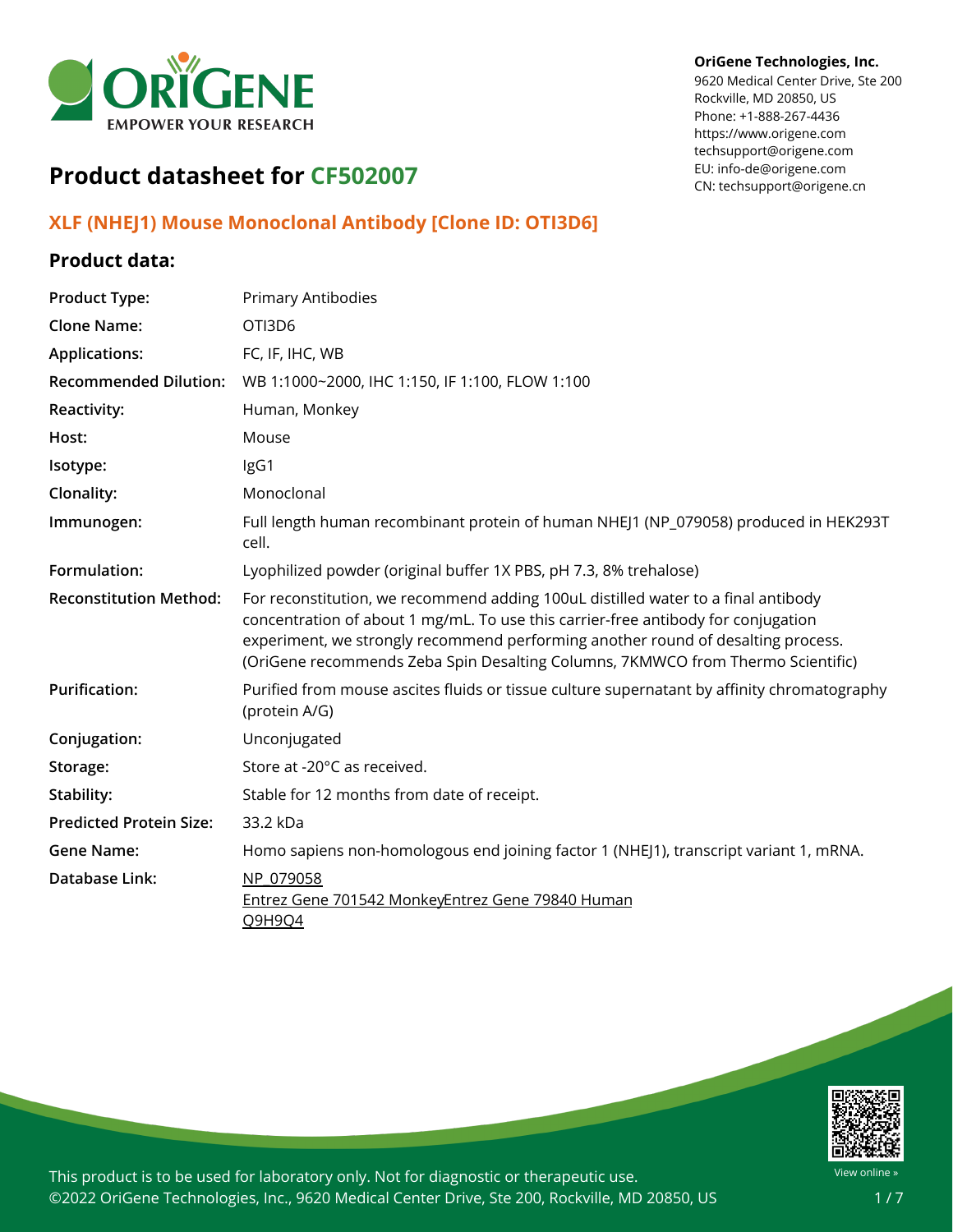### ORIGENE **XLF (NHEJ1) Mouse Monoclonal Antibody [Clone ID: OTI3D6] – CF502007**

**Background:** Double-strand breaks in DNA result from genotoxic stresses and are among the most damaging of DNA lesions. This gene encodes a DNA repair factor essential for the nonhomologous end-joining pathway, which preferentially mediates repair of doublestranded breaks. Mutations in this gene cause different kinds of severe combined immunodeficiency disorders. [provided by RefSeq]

**Synonyms:** XLF

**Protein Pathways:** Non-homologous end-joining

### **Product images:**



HEK293T cells were transfected with the pCMV6- ENTRY control (Cat# [PS100001], Left lane) or pCMV6-ENTRY NHEJ1 (Cat# [RC203393], Right lane) cDNA for 48 hrs and lysed. Equivalent amounts of cell lysates (5 ug per lane) were separated by SDS-PAGE and immunoblotted with anti-NHEJ1(Cat# [TA502007]). Positive lysates [LY403031] (100ug) and [LC403031] (20ug) can be purchased separately from OriGene.



Western blot analysis of extracts (35ug) from 9 different cell lines by using anti-NHEJ1 monoclonal antibody.

This product is to be used for laboratory only. Not for diagnostic or therapeutic use. ©2022 OriGene Technologies, Inc., 9620 Medical Center Drive, Ste 200, Rockville, MD 20850, US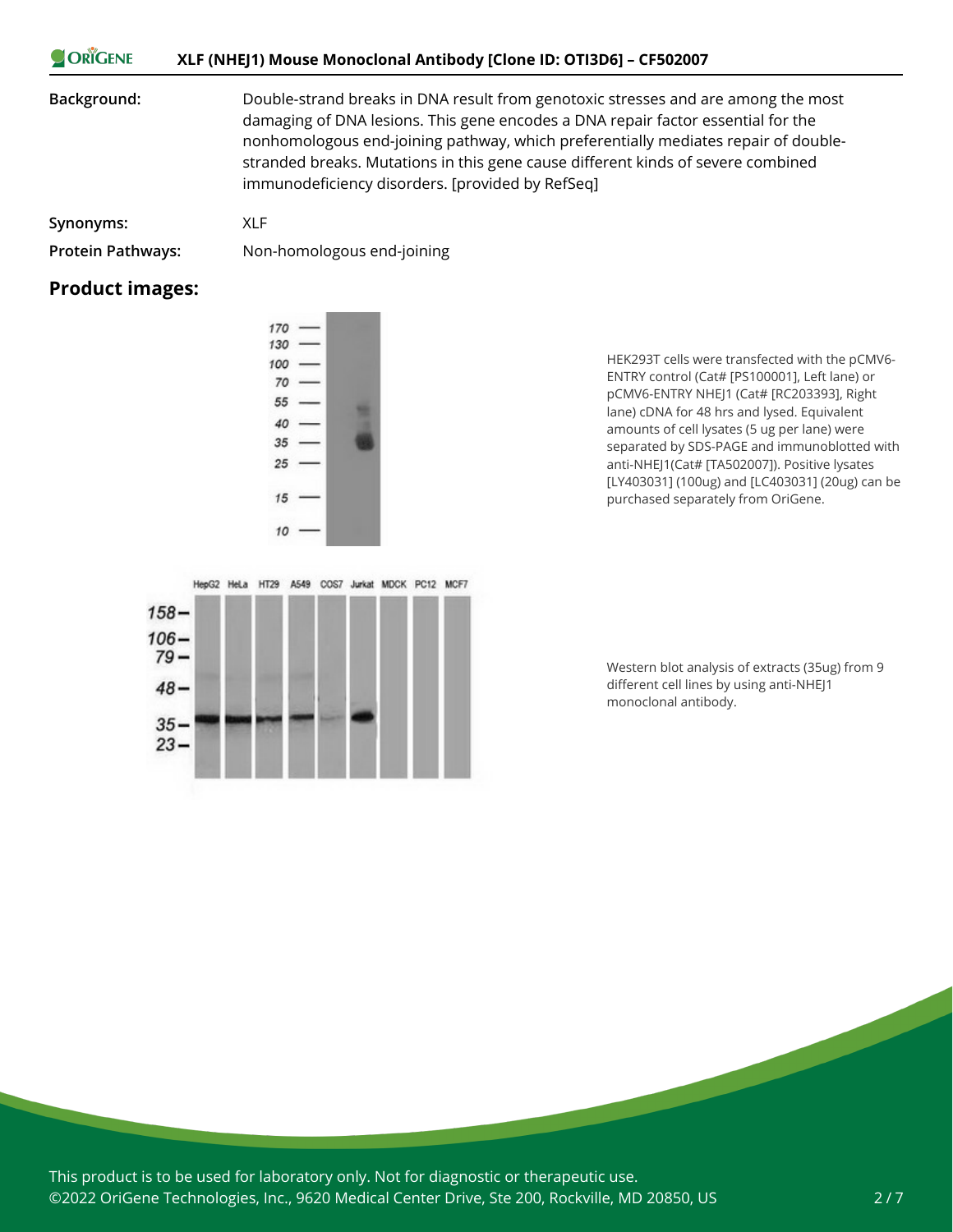



Equivalent amounts of cell lysates (10 ug per lane) of wild-type HeLa cells (WT, Cat# LC810HELA) and NHEJ1-Knockout HeLa cells (KO, Cat# [LC831412]) were separated by SDS-PAGE and immunoblotted with anti-NHEJ1 monoclonal antibody [TA502007] (1:200). Then the blotted membrane was stripped and reprobed with anti-HSP90 antibody as a loading control.



Immunohistochemical staining of paraffinembedded Adenocarcinoma of Human breast tissue using anti-NHEJ1 mouse monoclonal antibody. (Heat-induced epitope retrieval by 10mM citric buffer, pH6.0, 100°C for 10min, [TA502007])

Immunohistochemical staining of paraffinembedded Adenocarcinoma of Human colon tissue using anti-NHEJ1 mouse monoclonal antibody. (Heat-induced epitope retrieval by 10mM citric buffer, pH6.0, 100°C for 10min, [TA502007])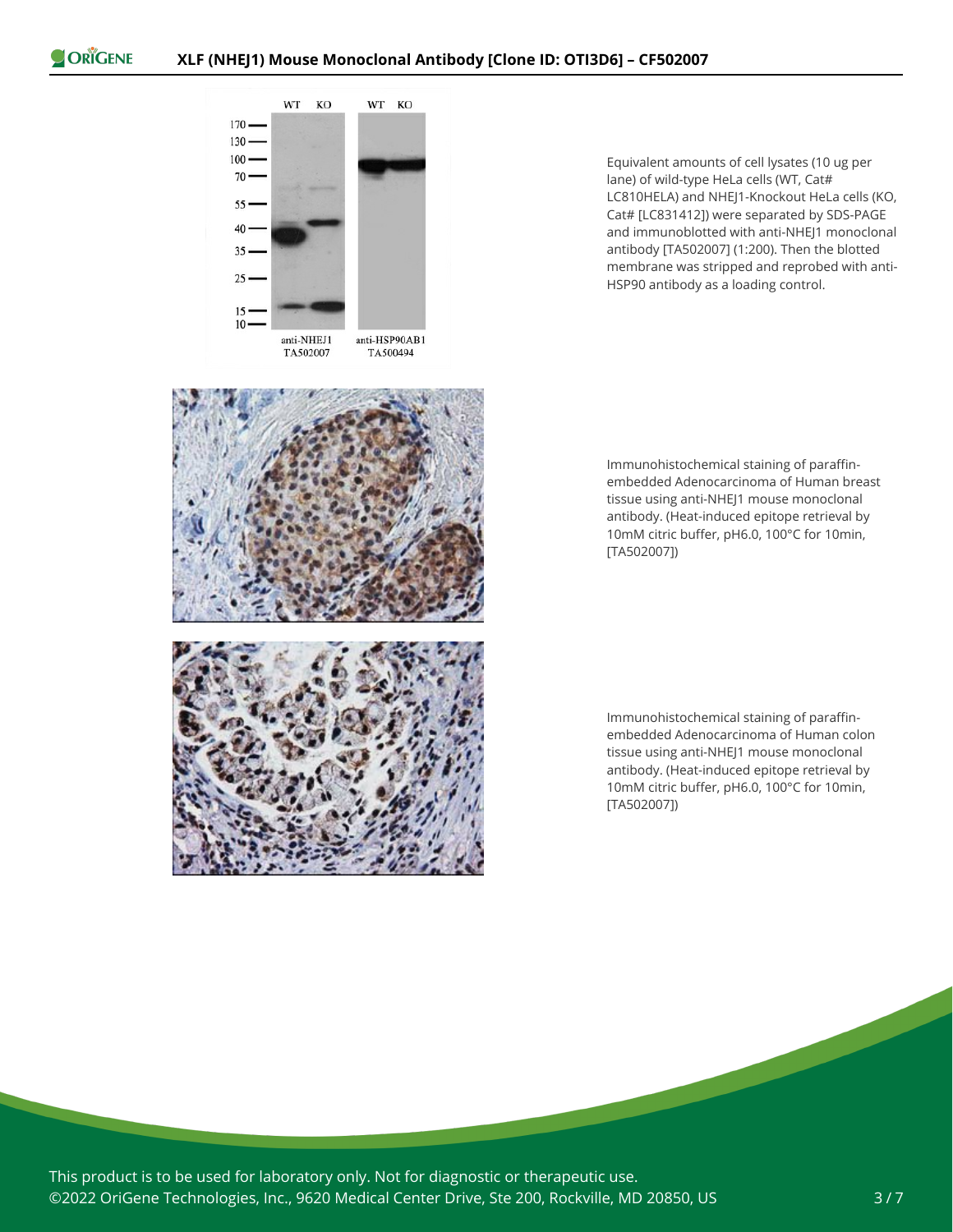

Immunohistochemical staining of paraffinembedded Human Kidney tissue within the normal limits using anti-NHEJ1 mouse monoclonal antibody. (Heat-induced epitope retrieval by 10mM citric buffer, pH6.0, 100°C for 10min, [TA502007])

Immunohistochemical staining of paraffinembedded Human liver tissue within the normal limits using anti-NHEJ1 mouse monoclonal antibody. (Heat-induced epitope retrieval by 10mM citric buffer, pH6.0, 100°C for 10min, [TA502007])

Immunohistochemical staining of paraffinembedded Adenocarcinoma of Human ovary tissue using anti-NHEJ1 mouse monoclonal antibody. (Heat-induced epitope retrieval by 10mM citric buffer, pH6.0, 100°C for 10min, [TA502007])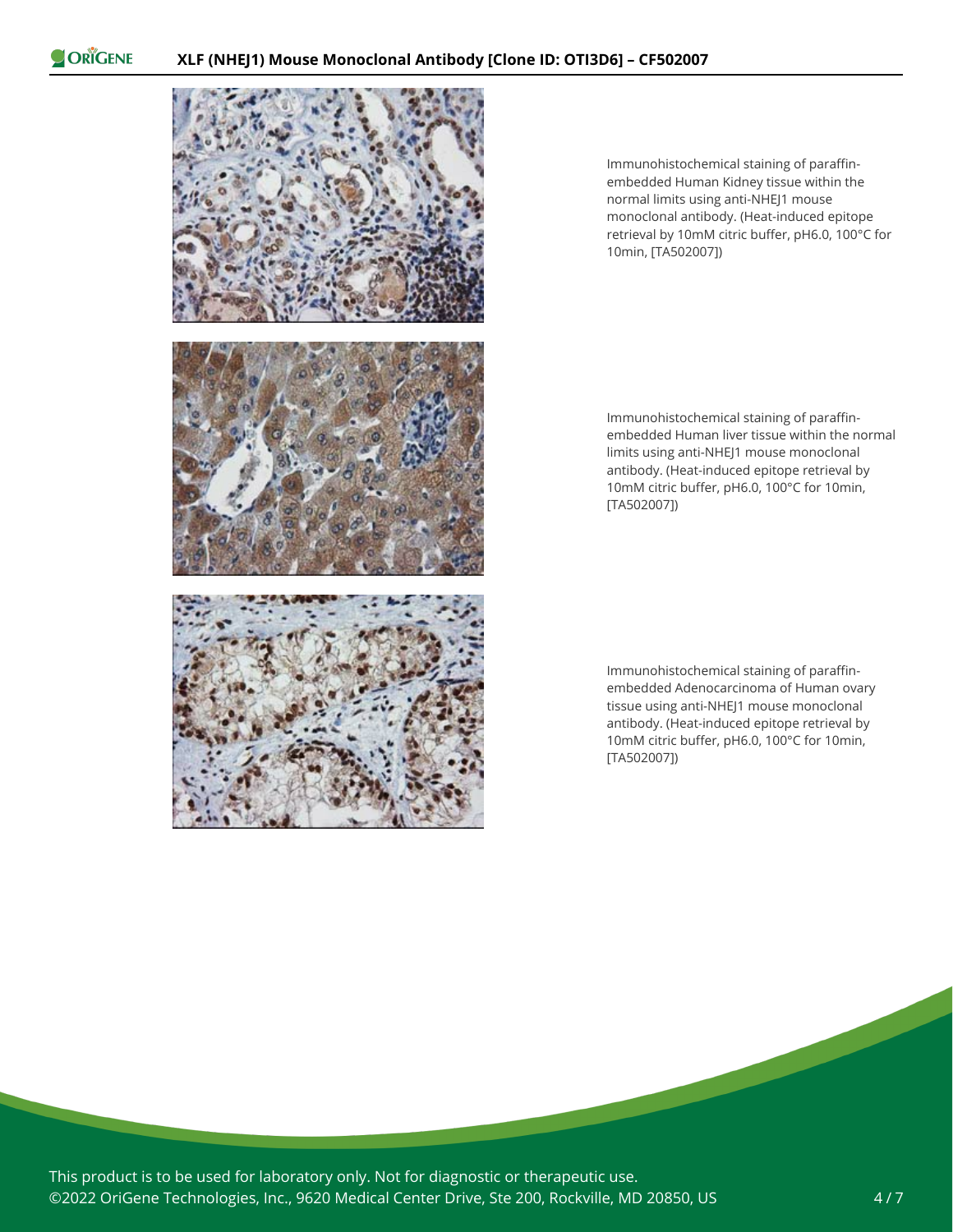

Immunohistochemical staining of paraffinembedded Human endometrium tissue within the normal limits using anti-NHEJ1 mouse monoclonal antibody. (Heat-induced epitope retrieval by 10mM citric buffer, pH6.0, 100°C for 10min, [TA502007])

Immunohistochemical staining of paraffinembedded Human prostate tissue within the normal limits using anti-NHEJ1 mouse monoclonal antibody. (Heat-induced epitope retrieval by 10mM citric buffer, pH6.0, 100°C for 10min, [TA502007])

Immunohistochemical staining of paraffinembedded Carcinoma of Human prostate tissue using anti-NHEJ1 mouse monoclonal antibody. (Heat-induced epitope retrieval by 10mM citric buffer, pH6.0, 100°C for 10min, [TA502007])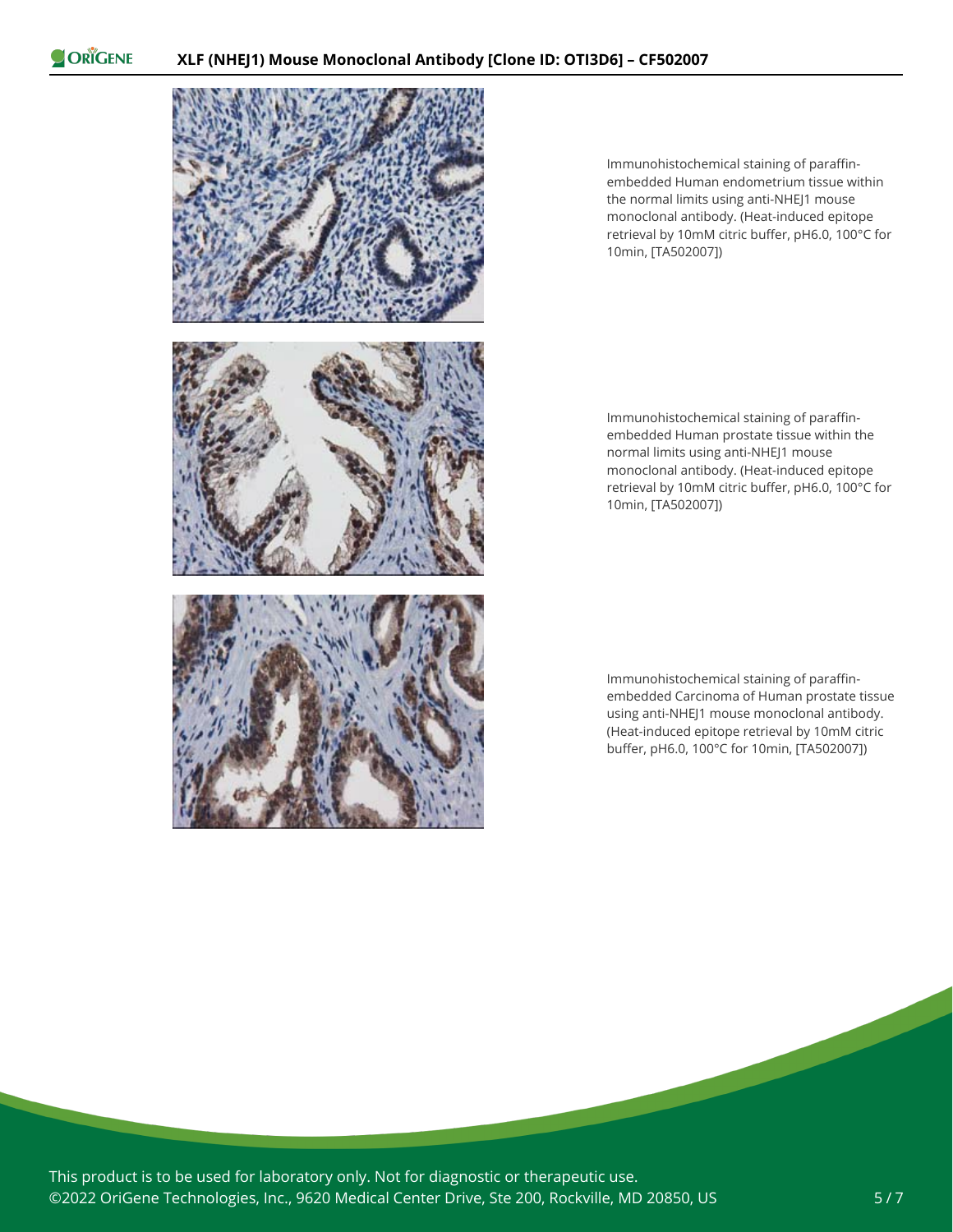

Immunohistochemical staining of paraffinembedded Carcinoma of Human bladder tissue using anti-NHEJ1 mouse monoclonal antibody. (Heat-induced epitope retrieval by 10mM citric buffer, pH6.0, 100°C for 10min, [TA502007])

Immunohistochemical staining of paraffinembedded Human lymph node tissue within the normal limits using anti-NHEJ1 mouse monoclonal antibody. (Heat-induced epitope retrieval by 10mM citric buffer, pH6.0, 100°C for 10min, [TA502007])

Immunohistochemical staining of paraffinembedded Human lymphoma tissue using anti-NHEJ1 mouse monoclonal antibody. (Heatinduced epitope retrieval by 10mM citric buffer, pH6.0, 100°C for 10min, [TA502007])